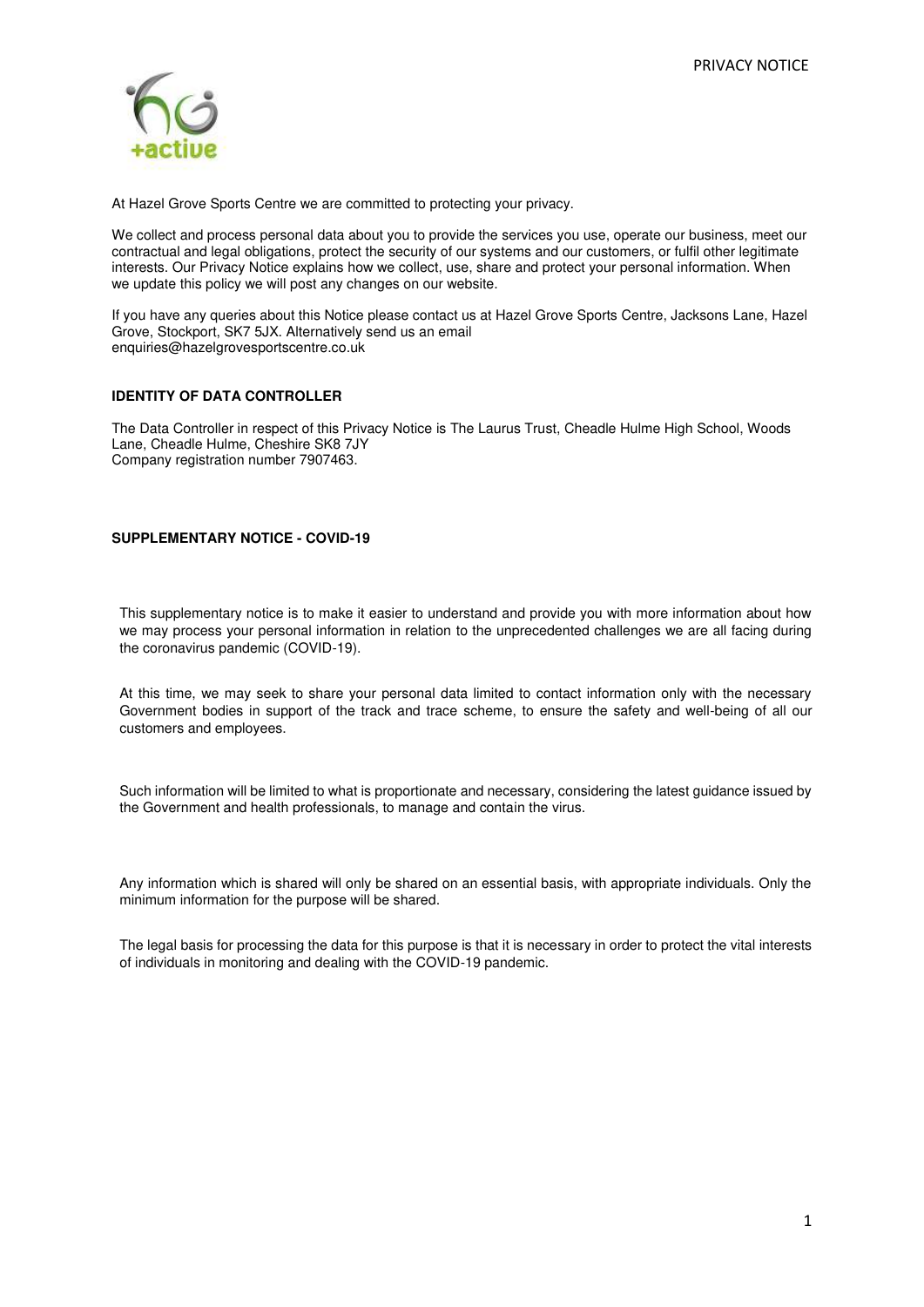

# **WHEN DO WE COLLECT INFORMATION?**

We collect your personal information when you:

- Complete a Membership Agreement
- Complete a Block Booking Agreement
- Complete a Sports Hall Booking
- Complete a Studio Booking
- Complete a Gymnasium Booking
- Complete a Classroom Booking
- Complete an Outdoor Pitch Booking
- Complete Pay As You Go Bookings
- Book or attend an exercise class
- Ask us for more information about a product or service, or contact us with a question or complaint
- Take part in a competition or survey
- Visit or browse our website
- Contact Hazel Grove Sports Centre team through telephone, email or online
- Send an email to enquiries@hazelgrovesportscentre.co.uk
- Have an accident at Hazel Grove Sports Centre or where there was an incident where you were a witness or personally affected
- Complete an exercise disclaimer form
- Attend Hazel Grove Sports Centre and your image is captured on our CCTV system. We operate CCTV on our car parks, entrance doors, outdoor pitches, corridors and in the gym for the safety and security of our staff, students, visitors and the facilities. The CCTV images are deleted every 30 days.

### **WHAT INFORMATION DO WE COLLECT?**

The information we collect is required for the purpose of creating your membership for you to join our gym and/or for the use of our facilities. Such information allows you to be identified as a member or user of the facilities at Hazel Grove Sports Centre and includes:

- Name, date of birth, gender, e-mail address, postal address, telephone number, health declaration and whether you require disabled access
- Credit or debit card information, information about your bank account number and sort code or other banking information. Note that we do not store your bank or credit card details on our web server
- Your contact with us, such as a note of a phone call you make to us, an email or other records of any contact you have with us.
- Your membership information such as dates of payment owed and received, the services you use and any other information related to your account.
- Your image if it is captured on our CCTV system. The CCTV images are deleted every 14 days.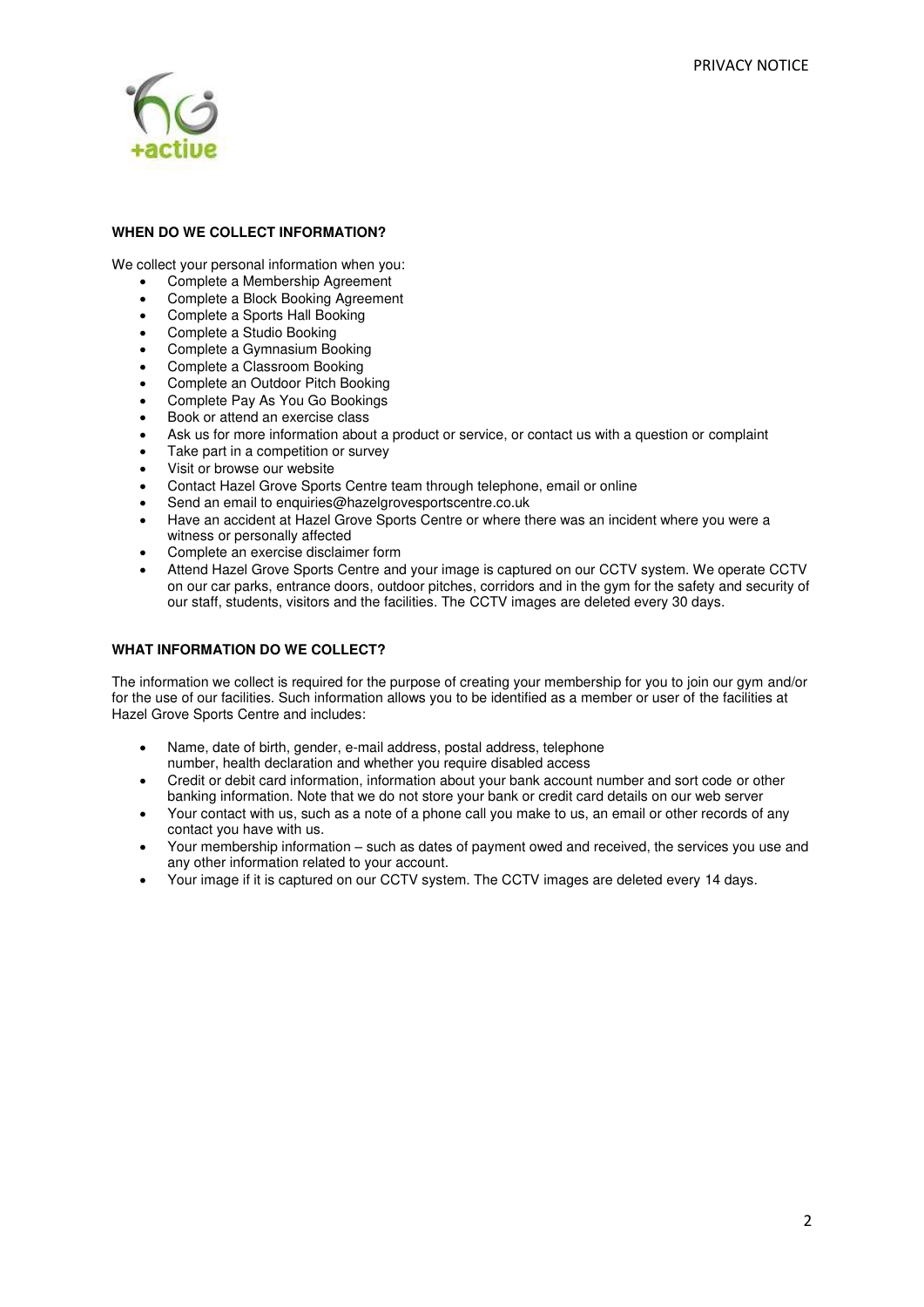

# **HOW DO WE USE THIS INFORMATION?**

We will use your personal information to provide you with the services, products or information that you have requested, for administration purposes, for your safety and security, to improve your website experience, and marketing. We may need to share your information with our service providers for these purposes. We may use your information to:

• Carry out an authentication check as part of your membership application or preferred payment method. This is

carried out by GoCardless for

monthly direct debits and/or Paysafe for ad hoc credit/debit card payments. It is NOT a credit check.

- Process your membership application through SportsBooker, our chosen membership software
- Bill you for using our services
- Keep you informed about our services including operational matters relating to your use of our facilities.
- Contact you with offers based on our analysis of how you use our services and what we think will be of interest to you (unless you choose not to receive our marketing messages)
- Respond to any questions or concerns you might have about our services
- Understand how you use our services, to help us develop relevant and updated services
- Prevent and detect fraud or other crimes

Where we process your personal data based on your consent you have the right to withdraw consent at any time, for example your consent to receive direct marketing. If you no longer want to receive marketing messages from us, please let us know if you wish to opt out by telephone 0161 4822567 or email us at enquiries@hazelgrovesportscentre.co.uk Alternatively, if you are no longer a member, and wish to remove your consent to receive marketing content please contact us by email to [enquiries@hazelgrovesportscentre.co.uk](mailto:enquiries@hazelgrovesportscentre.co.uk) 

We'll store your information for as long as you are a member of Hazel Grove Sports Centre or use our facilities, or following cancellation and to meet legal requirements including financial audit, anti-fraud and money laundering regulations we will store your information for no more than 6 years from end of the year of the last activity on the account. An 'activity' can be classified as access into a gym or a payment made on the membership account. We may contact you about Hazel Grove Sports Centre services during these 6 years if you have opted in to receiving marketing communications from us.

# **KEEPING YOUR PERSONAL INFORMATION SECURE**

We will ensure that the information we collect and maintain is kept secure, accurate and up to date and kept only for so long as is necessary for the purposes for which it is used. We ensure the organisations that provide us with services related to your membership and use of Hazel Grove Sports Centre have appropriate security measures and only process your information in the way we have authorised them to. These organisations will not be entitled to use your personal information for their own purposes.

# **WILL WE DISCLOSE THE INFORMATION WE COLLECT TO OUTSIDE PARTIES?**

We may share information about you with third parties:

- To allow us to service your membership or booking and communicate with you, for example financial institutions such as GoCardless to process payments; and
- Where the law either requires or allows us to do so.

# **COLLECTION OF CHILDREN'S DATA**

Hazel Grove Sports Centre will only collect children's data (name, address, parent/guardian's emergency contact details) for exercise disclaimer forms where applicable for supervised gym sessions. These are signed by a parent or legal guardian and are stored for no more than 3 years after the child has stopped using our facilities.